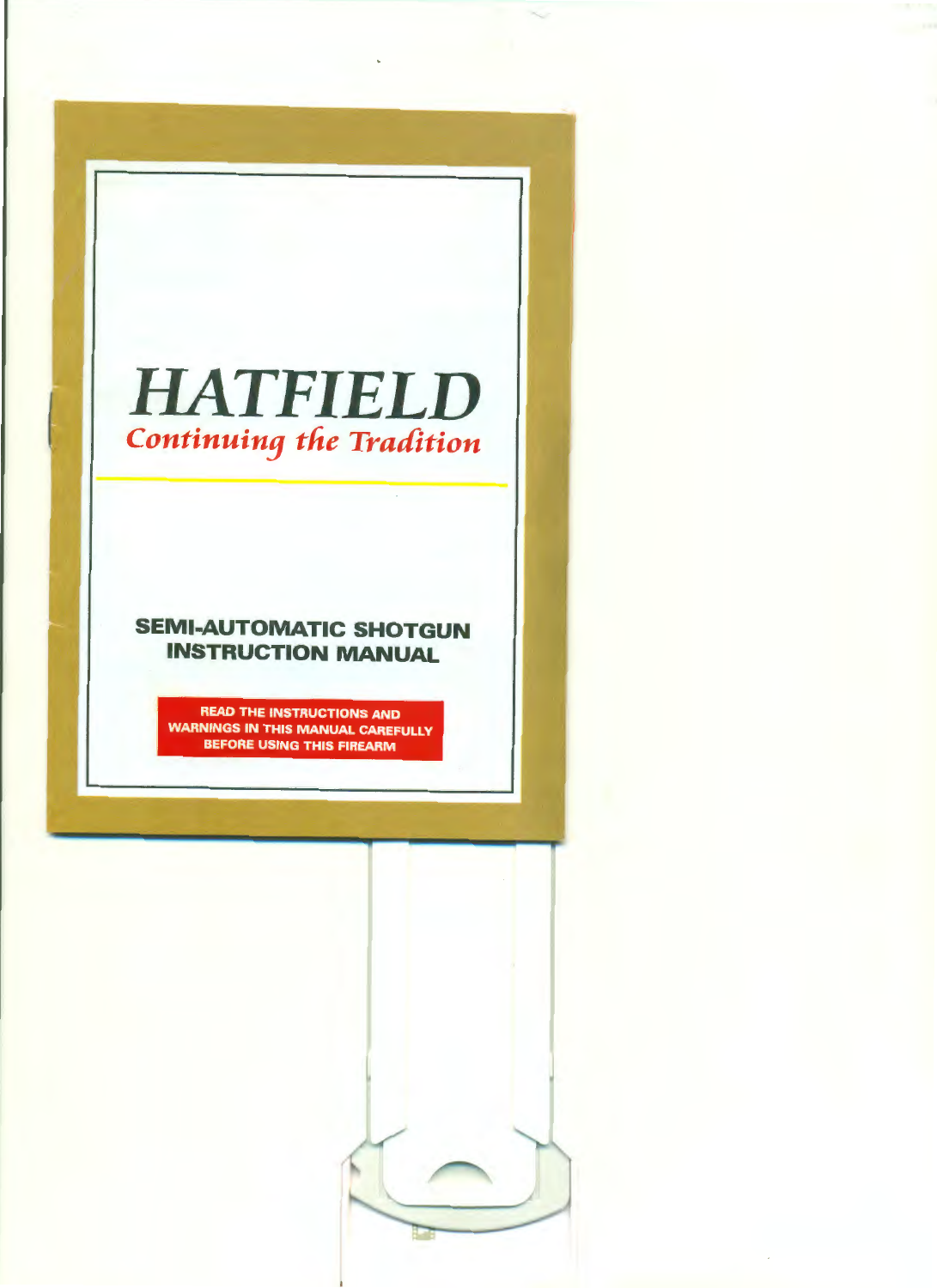### **SAFETY HANDLING RULES**

1.Always keep the muzzle of the shotgun pointed in a safe direction. Never intentionally or accidently point the gun at a person or anything you do not intent to shoot.

2.Always treat the gun as if it is loaded.

3.Keep your finger off the trigger until you are ready to shoot.

4.Keep the safety on the "safe" position until you are ready to shoot.

5. Learn how your gun functions.

6.Do not alter or modify any of the parts of your shotgun.

?.Store the gun unloaded in a locked safe, separate from the ammunition and out of the reach of children.

8. Check the gun barrel for obstructions before loading.

9.Be sure to load the gun with the proper ammunition.

10. Wear protective shooting glasses and hearing protection when firing the gun.

11 .Never climb over a fence or any obstacle while carrying a loaded gun.

12.Never shoot at any hard surface or at water. Shotgun pellets can ricochet.

13. Never transport a loaded shotgun.

14.Never consume alcohol or drugs when firing your shotgun.

#### **Hatfield semi-automatic shotgun.**

Your new Hatfield semi-auto shotgun utilizes a unique gas assist inertia action to cycle the action. Once the first round is fired the bolt will be kicked rearward ejecting the spent cartridge and picking up and loading a fresh round from the tubular magazine.

This cycle will continue as each new round is fired until the last round in the magazine is fired, at which time the bolt will remain locked open indicating that the gun is empty.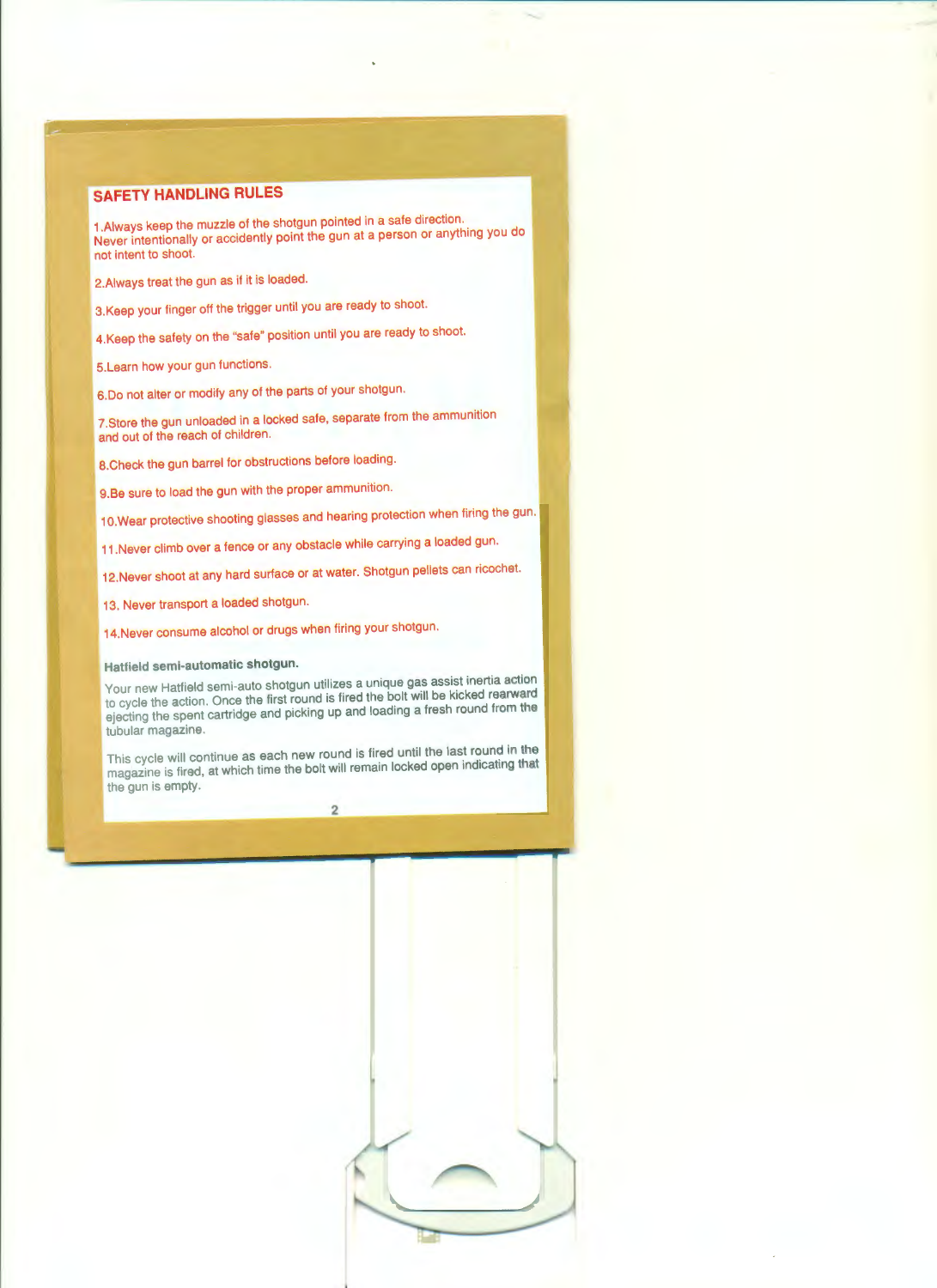Hatfield semi-automatic shotguns can reliably cycle most 2 %" and 3" magnum shotgun shells.

However, not all shotgun shells are made the same and only new factory ammunition of a recognized quality brand should be used to insure proper cycling. **Safety switch:** Never rely on the safety switch. A safety switch is a mechanical device and does not take the place of common sense when handling a gun in a safe manner. Keep the safety switch on at all times and never push it to the "fire" position until the gun is mounted to your shoulder and you are sighting your target.

The safety is located behind the trigger guard.

**(1)** To engage the safety, push the button from the left to the full right position. When the safety is disengaged by pushing the button to the full left position a red band will be visible indicating that the gun is "off safe" and ready to fire.



**Danger :** When the safety is in the full left "off safe" position with the red band showing the gun will fire whether the trigger is pulled intentionally or accidently.

#### **Assembling your Hatfield semi-auto shotgun.**

When you unpack your new Hatfield semi-auto shotgun from its original carton it will be in two pieces: (2) the barrel and the stocked (3) receiver. First remove the end cap **(4)** on the magazine tube and slide the forend forward and off (5).

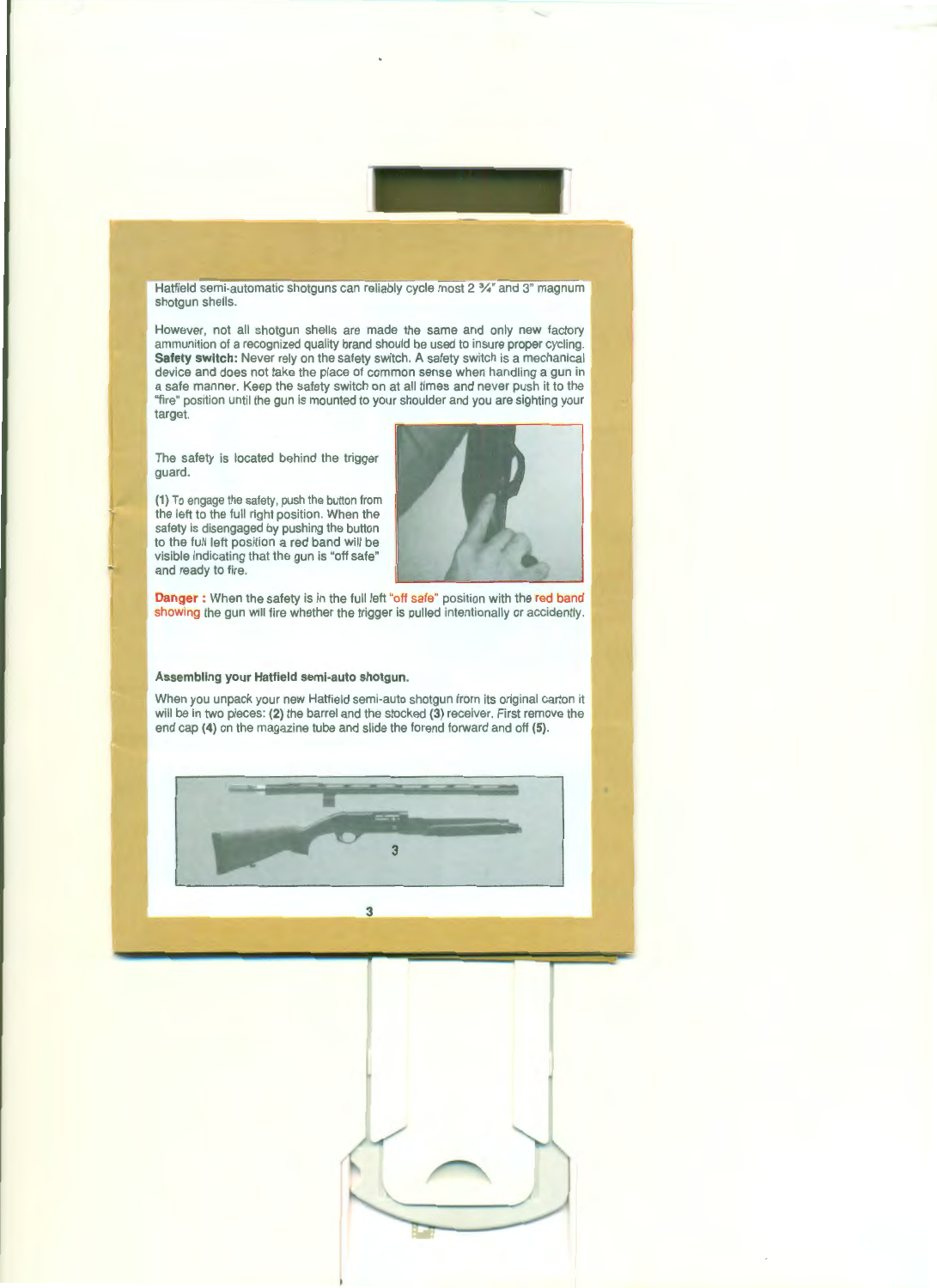Unscrew the barrel retaining ring 6) Next slide the barrel into the receiver..... 7) Screw on barrel retaining ring until it seats against the gas valve assembly (Gas valve assembly does not require disassembly) 8) Slide forearm over the barrel and magazine tube 9 ) Make sure the forearm fits securely into the forearm retaining ring at front of receiver.10) Replace the magazine cap and tighten....11)



Cycle the bolt manually several times and make sure that the bolt is going forward to the fully locked position. Refer to the above photographs to insure that you are assembling your shotgun correctly.



4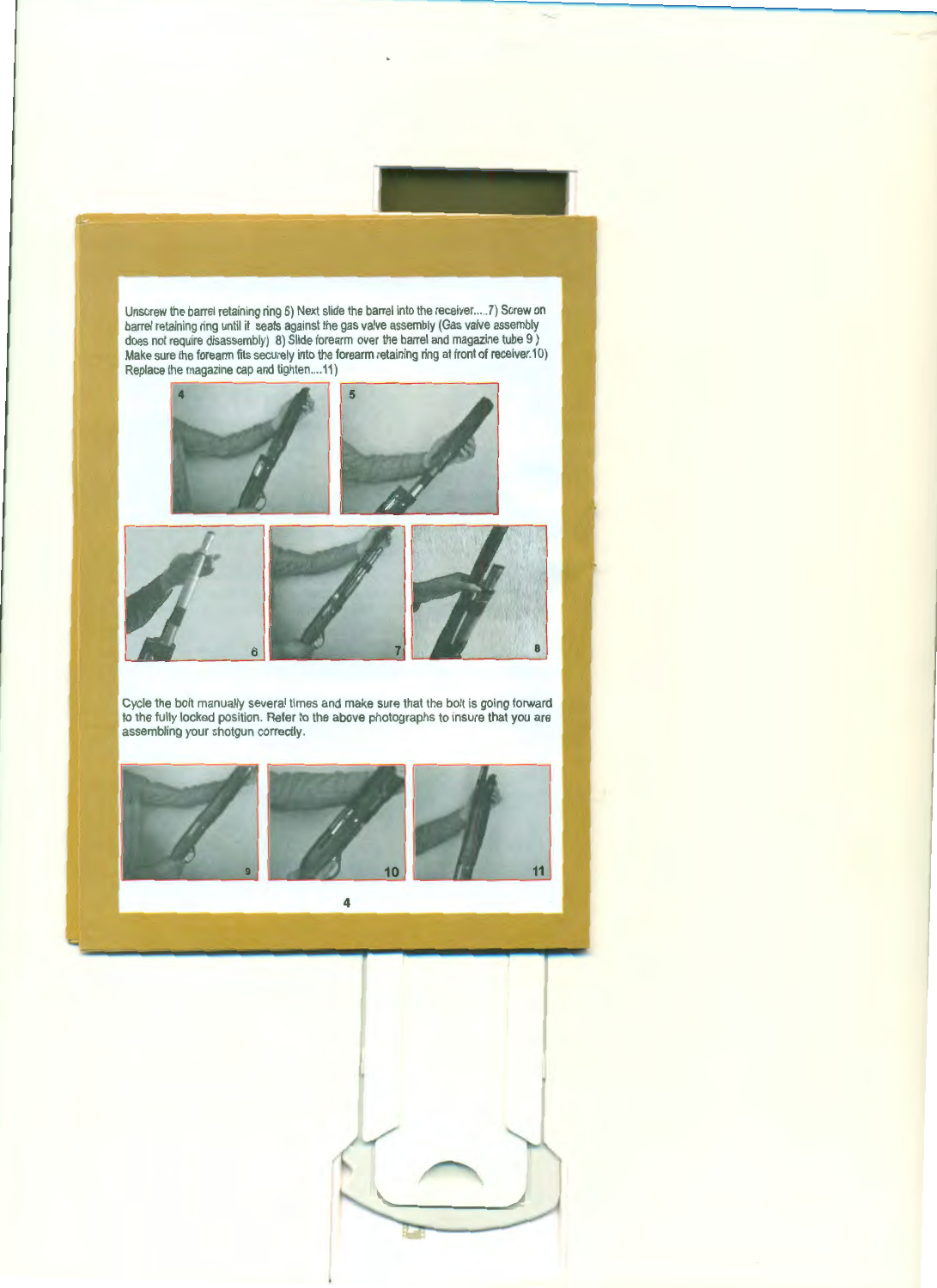#### **LOADING YOUR HATFIELD SEMI-AUTO SHOTGUN.**

Make sure the safety switch is in the full right "safety on" position (9). With the bolt closed in the fully forward locked position, push the live cartridges into the magazine tube through the loading port in the bottom of the receiver **(10).** Once the magazine is fully loaded draw the bolt fully rearward which will allow a live round to exit the magazine onto the shell carriage. As the bolt moves forward it will load the live round, the gun now has a live round in the chamber and is ready to fire. With the gun pointed in a safe direction slide one more live cartridge into the magazine through the bottom loading port and your Hatfield semi-auto shotgun is fully loaded **(11** ).





#### **Unloading Your Hatfield Semi-auto Shotgun**

Before unloading make sure the safety is in the "on safe" position **(12).** Rapidly draw the bolt rearward ejecting the live round (13). Push the carrier latek located just forward of the trigger guard which will allow a live round to exit the magazine tube onto the shell carriage.

Push the bolt release button on the right side of the receiver and the live round will be loaded into the barrel **(14).** Pull the bolt rearward ejecting the live cartridge and repeat the process until all live rounds have been removed from the gun. Refer to the photos on the following pace to insure you understand the proper unloading procedure.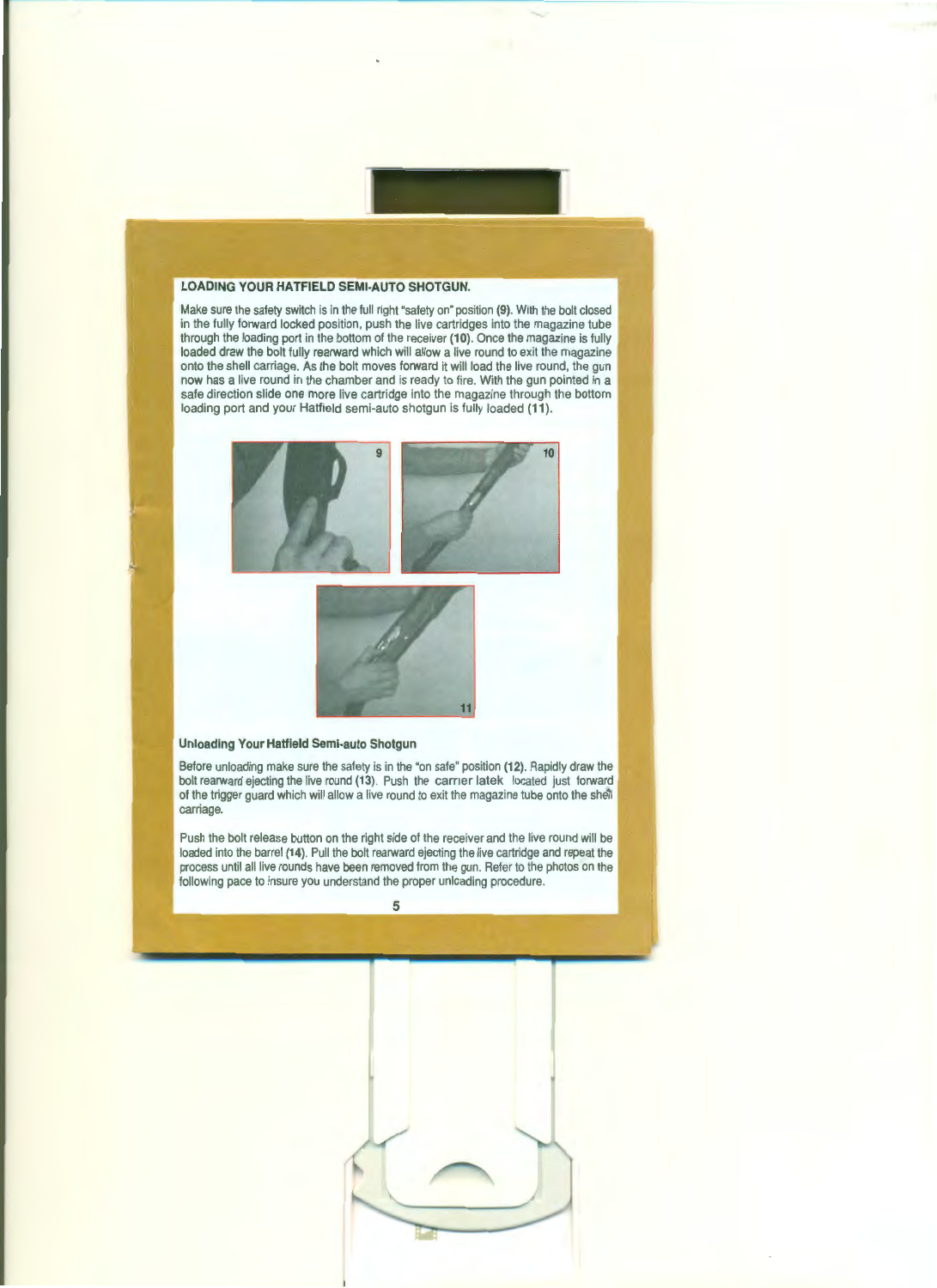

## **Disassembling your Hatfield Semi-auto shotgun.**

Make sure the gun is unloaded and the safety is in the "on safe" position. Unscrew the end cap. Slide the fore-end off of the magazine tube (15)Unscrew the barrel retaining ring 16) Slide the barrel out of the receiver (17) Next slide the gas piston, and actionbar sleeve off of the magazine tube(18)

Push the bolt head rearward until the bolt handle lines up with the release cut in the bolt body and then pull the bolt handle out of the bolt (19). The bolt handle fits tight and to remove it may require the use of pliers, but make sure the bolt handle is properly aligned with the release cut in the bolt before attempting to pull the bolt handle free.

The bolt can then slide forward out of the receiver (20). Remove the trigger plate pin (21). Remove the trigger assembly by pushing slightly forward and lifting out of receiver (22). This is as far as you should go in disassembling your hatfield semi-auto shotgun; any further disassembly should be performed by the factory or a factory approved gunsmith.

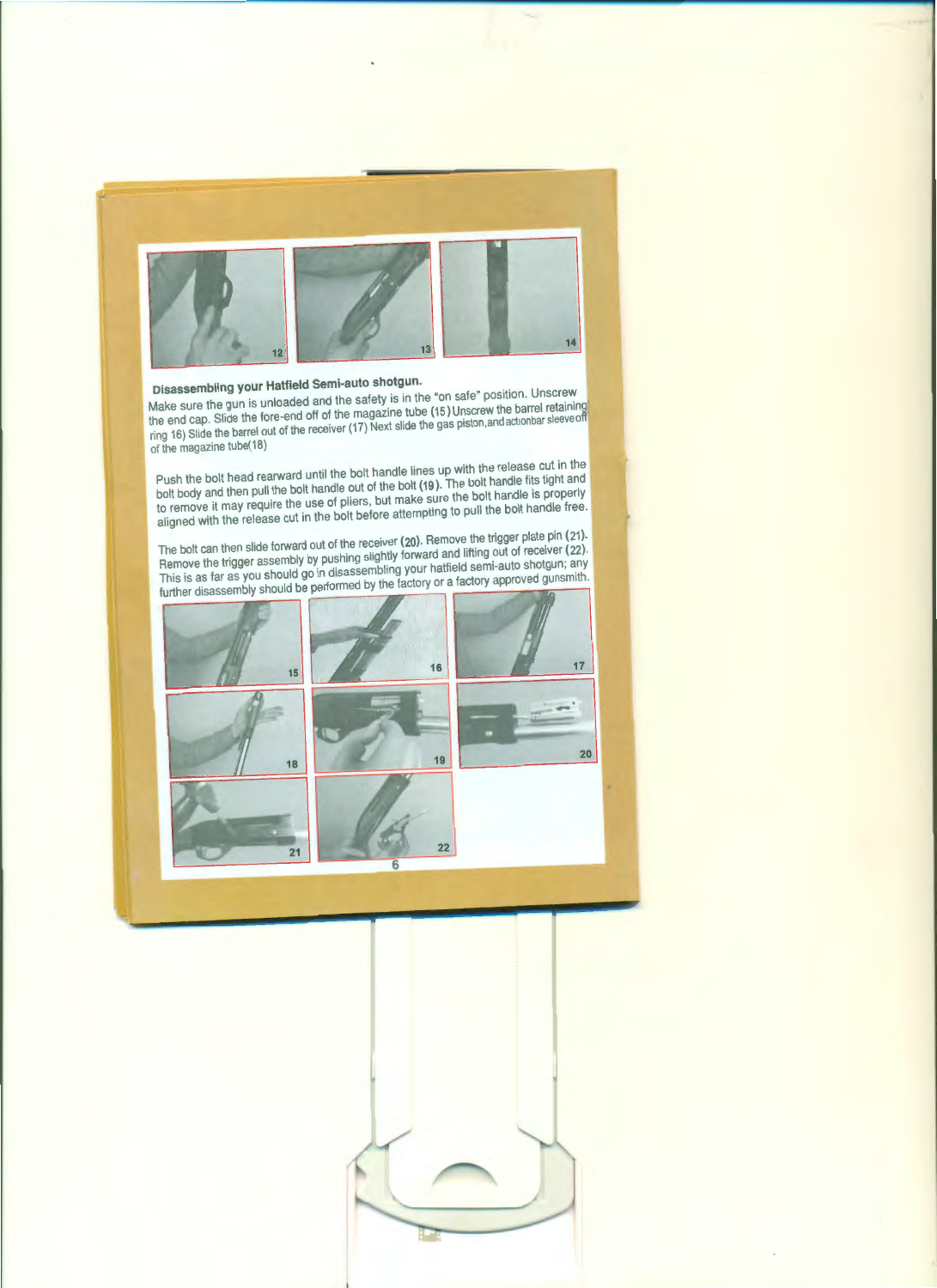| <b>PART LIST</b>                                              |                                                                                                                                                                                                                               |                                                                                                       |                                                                                                                                                                                              |  |  |
|---------------------------------------------------------------|-------------------------------------------------------------------------------------------------------------------------------------------------------------------------------------------------------------------------------|-------------------------------------------------------------------------------------------------------|----------------------------------------------------------------------------------------------------------------------------------------------------------------------------------------------|--|--|
| A <sub>1</sub>                                                | Recoil Pad                                                                                                                                                                                                                    | T <sub>5</sub>                                                                                        | Carrier Dog Pin                                                                                                                                                                              |  |  |
| A2                                                            | <b>Stock</b>                                                                                                                                                                                                                  | T <sub>6</sub>                                                                                        | Carrier                                                                                                                                                                                      |  |  |
| A3                                                            | <b>Stock Nut</b>                                                                                                                                                                                                              | T7                                                                                                    | Carrier Dog Plunger                                                                                                                                                                          |  |  |
| AA                                                            | <b>Stock Washer</b>                                                                                                                                                                                                           | T <sub>8</sub>                                                                                        | <b>Carrier Dog Spring</b>                                                                                                                                                                    |  |  |
| A <sub>5</sub>                                                | <b>Stock Bolt</b>                                                                                                                                                                                                             | T <sub>9</sub>                                                                                        | <b>Trigger Plate Pin Retainer</b>                                                                                                                                                            |  |  |
| A6                                                            | <b>Action Follower</b>                                                                                                                                                                                                        | T <sub>10</sub>                                                                                       | <b>Hammer Spring</b>                                                                                                                                                                         |  |  |
| A7                                                            | <b>Action Tube</b>                                                                                                                                                                                                            | T <sub>11</sub>                                                                                       | <b>Safety Spring</b>                                                                                                                                                                         |  |  |
| A8                                                            | <b>Action Spring</b>                                                                                                                                                                                                          | <b>T12</b>                                                                                            | <b>Trigger Plate Pin Retainer</b>                                                                                                                                                            |  |  |
| A9                                                            | Receiver                                                                                                                                                                                                                      | <b>T13</b>                                                                                            | Hammer Plunger                                                                                                                                                                               |  |  |
| A10                                                           | Shell Latch Pin                                                                                                                                                                                                               | <b>T14</b>                                                                                            | <b>Trigger Pin</b>                                                                                                                                                                           |  |  |
| A11                                                           | Shell Latch / Bolt Release                                                                                                                                                                                                    | <b>T15</b>                                                                                            | Safety Pin                                                                                                                                                                                   |  |  |
| A <sub>12</sub>                                               | Shell Latch Spring                                                                                                                                                                                                            | <b>T16</b>                                                                                            | Sear Pin                                                                                                                                                                                     |  |  |
| A <sub>13</sub>                                               | <b>Action Bar Sleeve</b>                                                                                                                                                                                                      | <b>T17</b>                                                                                            | Safety                                                                                                                                                                                       |  |  |
| A14                                                           | Magazine Follower                                                                                                                                                                                                             | <b>T18</b>                                                                                            | <b>Carrier Latch</b>                                                                                                                                                                         |  |  |
| A <sub>15</sub>                                               | Magazine Tube                                                                                                                                                                                                                 | T <sub>19</sub>                                                                                       | <b>Trigger Plate Pin</b>                                                                                                                                                                     |  |  |
| A <sub>16</sub>                                               | <b>Magazine Spring</b>                                                                                                                                                                                                        | T20                                                                                                   | <b>Trigger Guard</b>                                                                                                                                                                         |  |  |
| A17                                                           | Magazine Spring Retainer                                                                                                                                                                                                      | <b>B1</b>                                                                                             | Link                                                                                                                                                                                         |  |  |
| A <sub>18</sub>                                               | Magazine Cap                                                                                                                                                                                                                  | <b>B2</b>                                                                                             | <b>Firing Pin</b>                                                                                                                                                                            |  |  |
| A <sub>19</sub><br>A20<br>A21                                 | Forend<br>Magazine Plug<br><b>Forend Retaining Ring</b><br>A20B Choke Tube<br>A21B Barrel Retaining Ring<br>A22B Gas Piston<br>A23B   Barrel Hanger<br><b>A24B   Barrel Extension</b><br>A25B   Ventilated Rib<br>A26B Barrel | <b>B3</b><br><b>B4</b><br><b>B5</b><br><b>B6</b><br><b>B7</b><br><b>B8</b><br><b>B9</b><br><b>B10</b> | <b>Firing Pin Spring</b><br><b>Bolt</b><br><b>Locking Block</b><br><b>Link Pin</b><br><b>Action Bar Slide</b><br>Firing Pin Retaining Pin<br><b>Extractor Pin</b><br><b>Operating Handle</b> |  |  |
| <b>A28B</b><br>T1<br>T <sub>2</sub><br><b>T3</b><br><b>T4</b> | A27B   Front Sight<br>Gas Valve Assembly (Do not disassemble)<br><b>Safety Plunger</b><br>Sear<br>Hammer<br><b>Carrier Dog</b>                                                                                                | <b>B11</b><br><b>B12</b><br><b>B13</b><br><b>B14</b><br><b>B15</b><br><b>B16</b>                      | Extractor<br><b>Extractor Plunger</b><br><b>Extractor Spring</b><br><b>Bolt Lock Pin</b><br><b>Operating Handle Ball</b><br><b>Operating Handle Pin</b>                                      |  |  |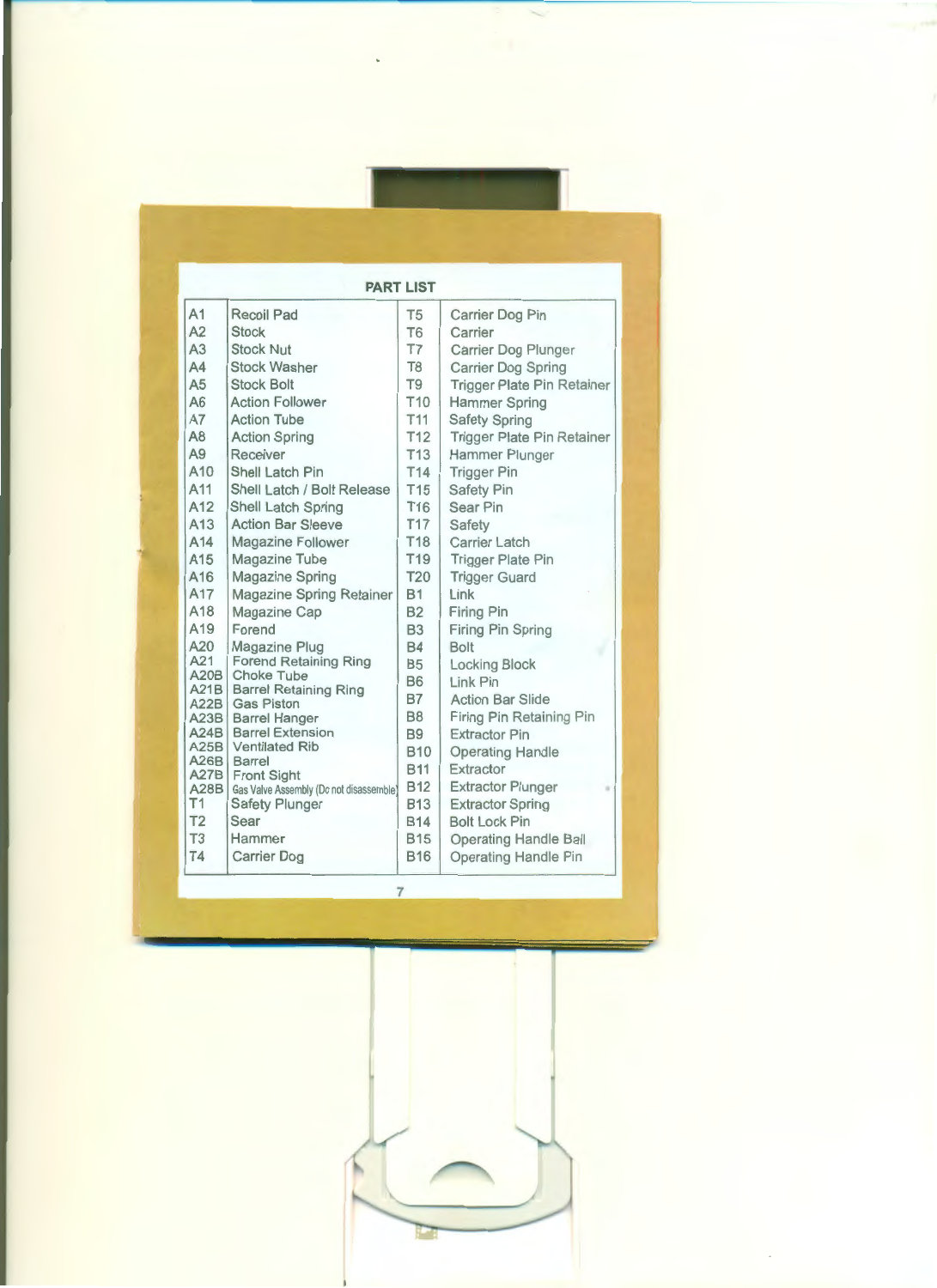**GENERAL PART ASSEMBLY** 

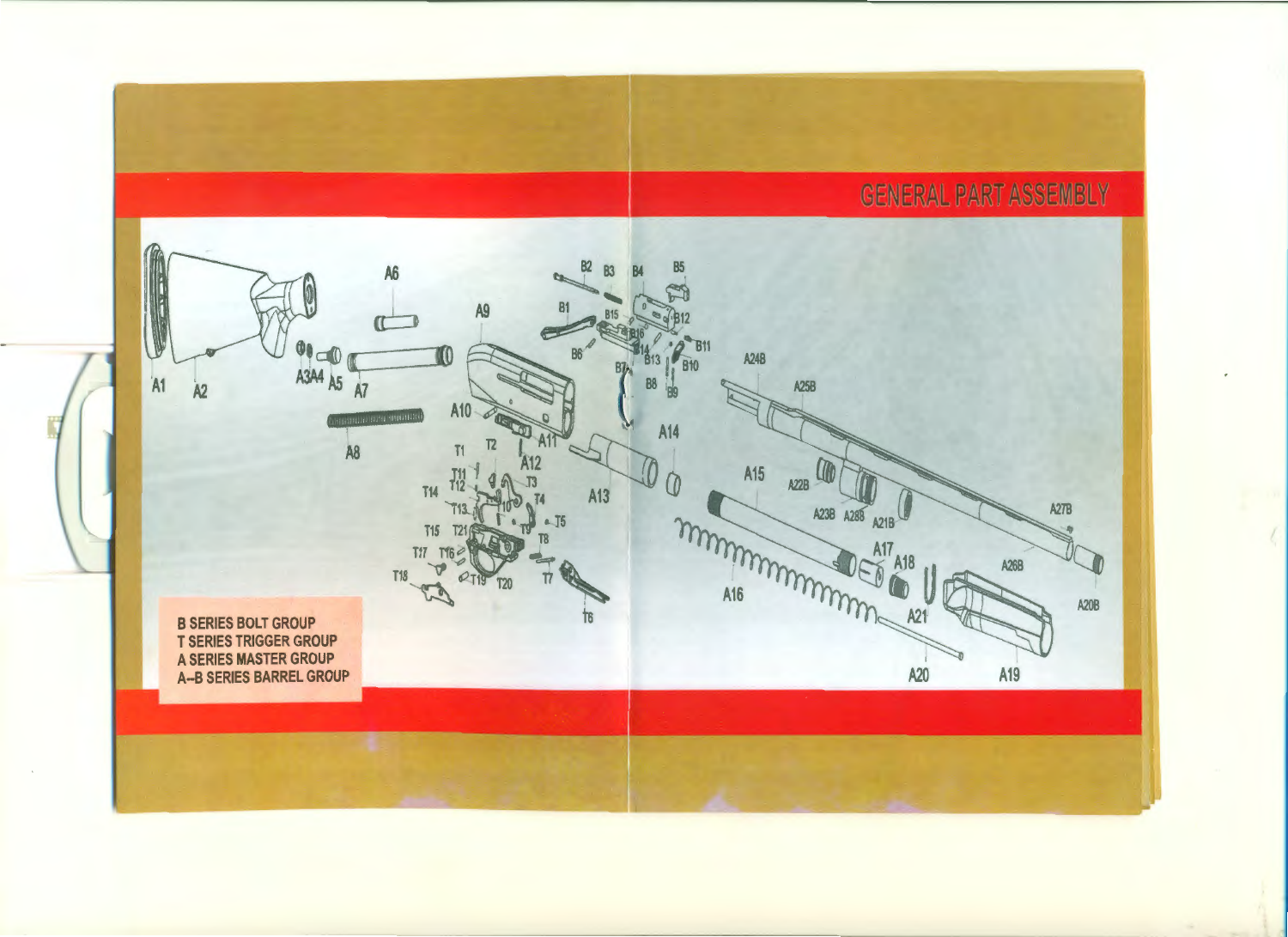

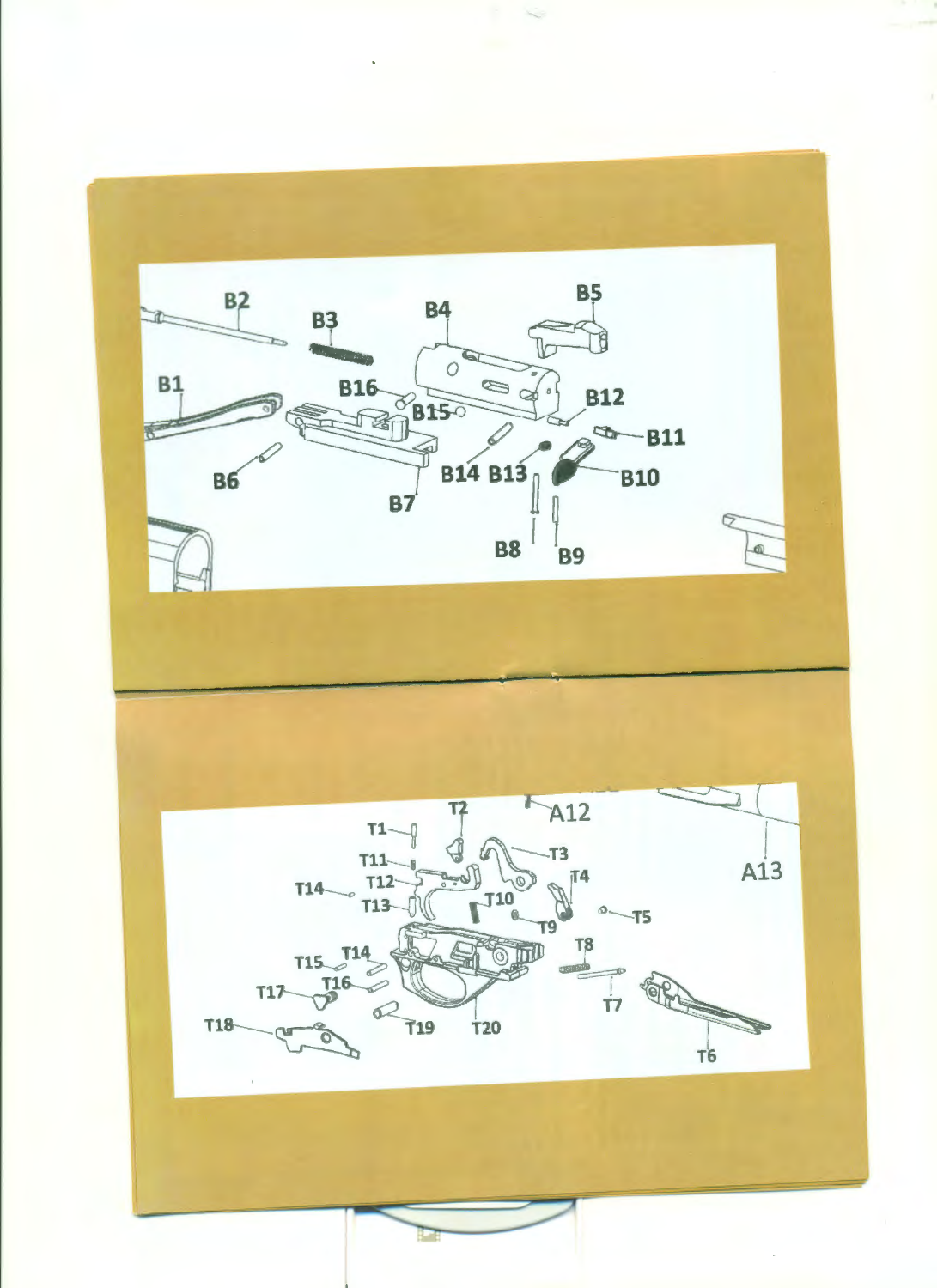Hatfield semi-auto shotgun ; any further disassembly should be performed by the factory or a factory approved gunsmith.

#### **Cleaning your Hatfield semi-auto shotgun.**

With your Hatfield semi-auto shotgun disassembled remove powder fouling and dirt from the magazine tube, gas piston and action bushing. Clean the interior of the barrel hanger and run a small steel wire or 3mm steel pin into the gas port in the barrel hanger to insure that the gas port is clear and clean. Thoroughly clean the bolt giving special attention to the bolt head to remove any dirt or fouling. The barrel of your shotgun is chrome lined, so any dirt or powder fouling will be easily removed with a proper sized cleaning patch and bore solvent. The interior of the receiver should be cleaned with a soft cloth and bore solvent as well. Once the gun has been thoroughly cleaned a very light application of oil can be applied to protect against corrosion. However, excess oil will catch dirt and cause your gun to function poorly, so very little oil should be applied. See page 6 for proper assembly procedure.

#### **Screw-in chokes and steel shot.**

Your Hatfield semi-auto shotgun comes with three chokes. The forward rim will have three marks indicating improved cylinder (most open pattern), two marks indicating modified (medium pattern) or one mark indicating full choke (tightest pattern).

The modified choke with today's shot shell ammunition will give the best shot pattern for most hunting situations. However, when shooting steel shot never fire number 2 shot or larger through the modified or full choke. For large size steel shot use only the improved cylinder choke.



**10**